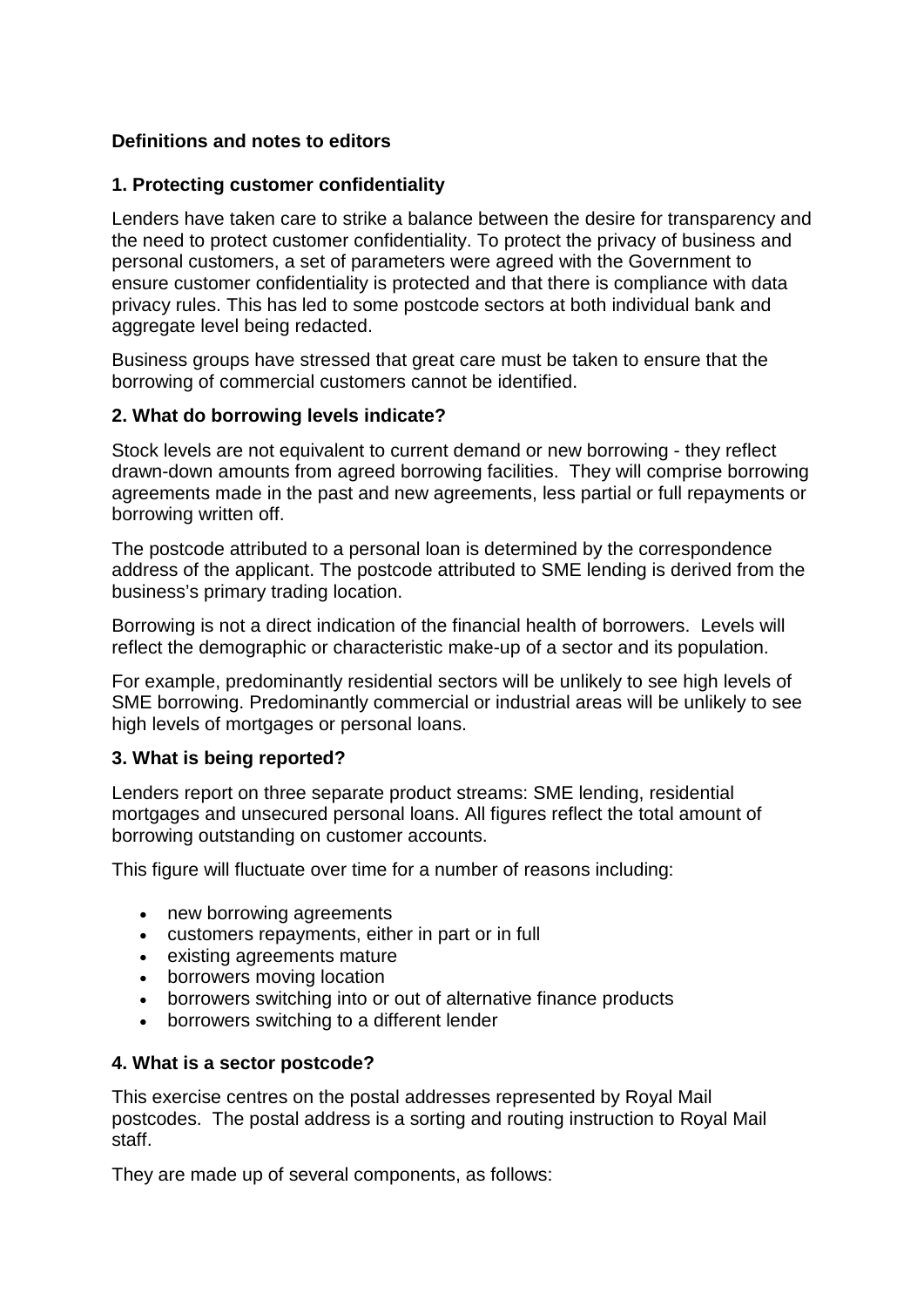

The Royal Mail periodically reviews and makes changes to its postcodes, for example, when there are new homes or businesses in a development area, new or re-routed roads or a lack of codes for extra capacity.

The data published here reflects borrowing in 'live' postcodes (according to the list published by the Royal Mail in November 2014), and is therefore an up-to-date picture of its geographic distribution across Great Britain. There are around 1.8 million full postcodes, 10,000 sector postcodes, 3,000 districts and 120 postal areas.

There are a number of alternative geographical classifications, for example county, local authorities and parliamentary constituencies, but these do not necessarily directly map across to sector postcodes.

#### **5. Population composition of postcode sectors**

The population and geographical size of postcode sectors vary greatly. Similarly, the number of small businesses in each postcode sector differs significantly.

UK Finance has produced three tables: one on small business lending, one for the personal loans dataset and one for the mortgage dataset.

Table 1 - SME lending across the regions

We have used figures compiled by the Department for Business, Energy Industrial Strategy that provide a regional breakdown of SME turnover to produce a table which shows that regions outside London and the South East receive a higher proportion of SME lending than their share of SME turnover. Regional data is used for this table as there is no postal sector data available for SME turnover.

|                          | Percentage of<br><b>Britain's SME</b><br><b>Turnover</b><br>(estimated) | Percentage of<br><b>Britain's Gross</b><br><b>Value Added</b> | Percentage of<br><b>Britain's SME</b><br>Lending<br>December 2015 |
|--------------------------|-------------------------------------------------------------------------|---------------------------------------------------------------|-------------------------------------------------------------------|
|                          |                                                                         | 2014                                                          |                                                                   |
| London                   | 30%                                                                     | 23%                                                           | 20%                                                               |
| South East               | 18%                                                                     | 15%                                                           | 13%                                                               |
| North West               | 8%                                                                      | 10%                                                           | 11%                                                               |
| South West               | 5%                                                                      | 8%                                                            | 11%                                                               |
| West Midlands            | 8%                                                                      | 7%                                                            | 9%                                                                |
| Scotland                 | 6%                                                                      | 8%                                                            | 8%                                                                |
| Yorkshire and the Humber | 6%                                                                      | 7%                                                            | 8%                                                                |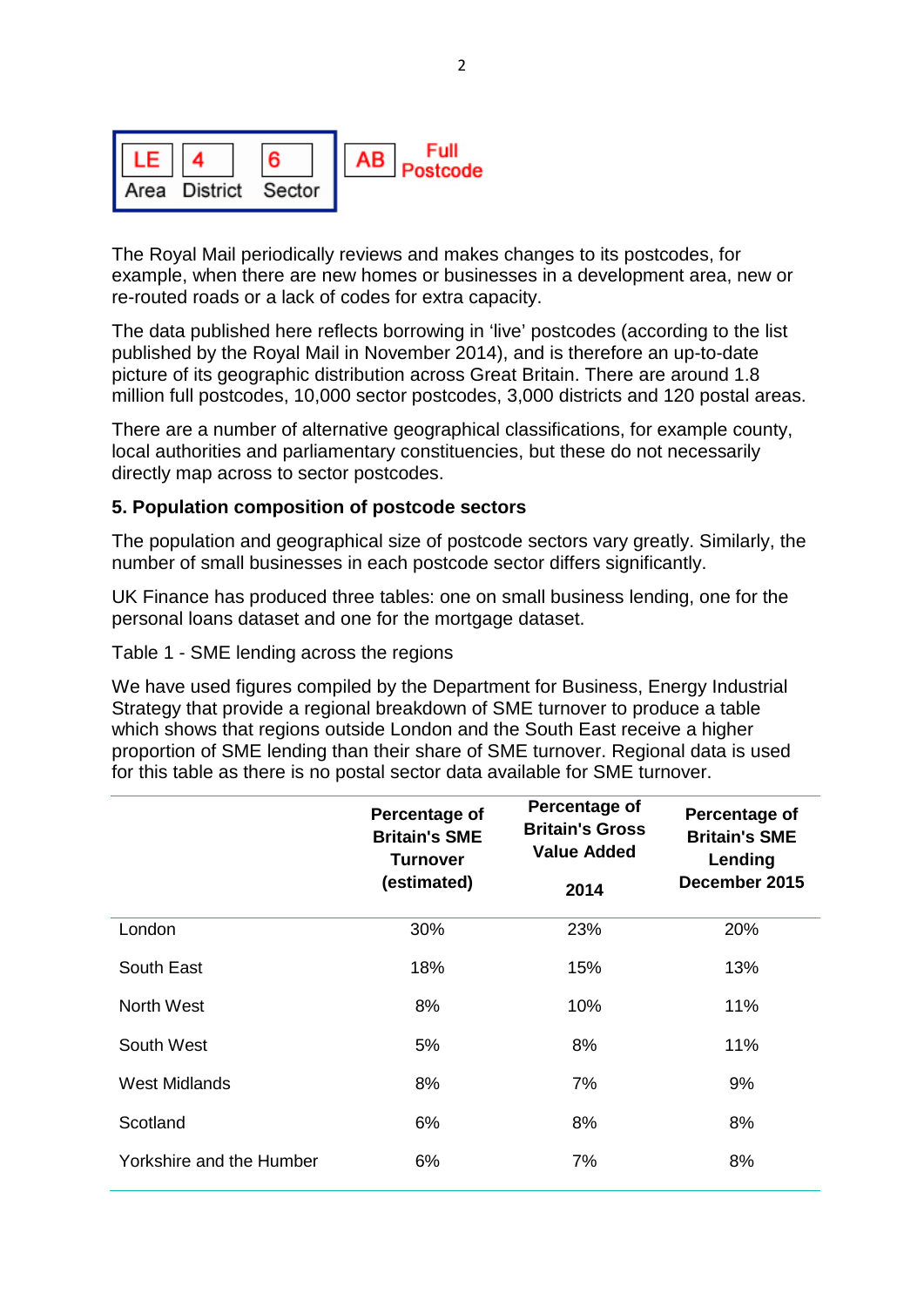| East of England | 9% | 9% | 8% |
|-----------------|----|----|----|
| East Midlands   | 6% | 6% | 6% |
| Wales           | 2% | 3% | 5% |
| North East      | 2% | 3% | 3% |

Source: BEIS / UK Finance

## **6. Why are some figures not available?**

One of the key roles played by UK Finance has been to ensure that participating lenders report as fully and as meaningfully as possible, whilst also adhering to all relevant data privacy, competition and other laws. As highlighted above, a major consideration and necessary requirement has been to maintain customer confidentiality.

A general level of protection for customers is afforded by publishing postcode figures six months in arrears. This is a deliberate part of the design of this exercise, and will be an on-going feature.

To protect customer confidentiality UK Finance have agreed three filters with Government to ensure the protection of individual customers and their confidential data. Therefore, individual borrowing data should not be imputable directly, or in conjunction with other third party data.

Borrowing amounts outstanding for a postcode sector are not disclosed if;

- There are fewer than 10 borrowers active in the postcode sector, or
- Borrowing within the postcode sector is highly concentrated amongst a small number of borrowers.

#### In addition

• Individual lenders are not obliged to publish borrowing at postcode sector level if they hold less than 10 per cent of SME borrowing, 3 per cent of mortgages or 3 per cent of personal loans in a postcode sector.

These filters are applied to the data in the hierarchical order above. When applied to the aggregate dataset, the total value of borrowing redacted is relatively small; such borrowing accounts for 4 per cent of SME lending, under 1 per cent of mortgage lending and less than 0.5 per cent of personal loans.

In the UK Finance aggregate datasets, UK Finance take further steps to protect against disclosure in redacted postcode sectors as the data is aggregated.

For example, if 6 lenders publish data in a postcode sector but 1 lender is required to redact their total for that sector, the publication of the full (7 lender) total by the UK Finance in the aggregate data set would disclose the redacted value of the 7<sup>th</sup> lender.